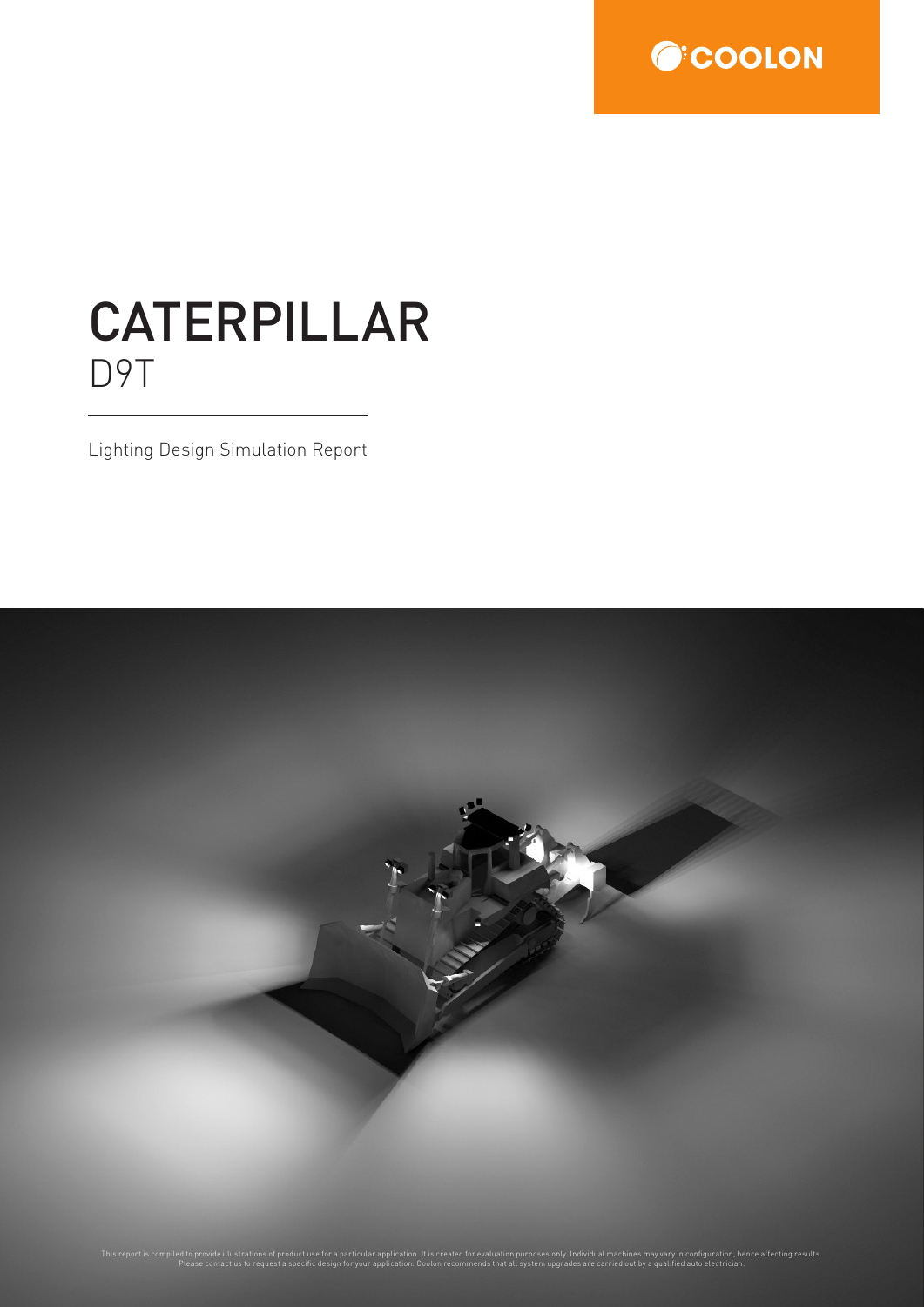## Suggested Layout #1

- High illuminance
- Wide/medium forward throw
- Wide general flood around machine

#### Suggested Layout #2

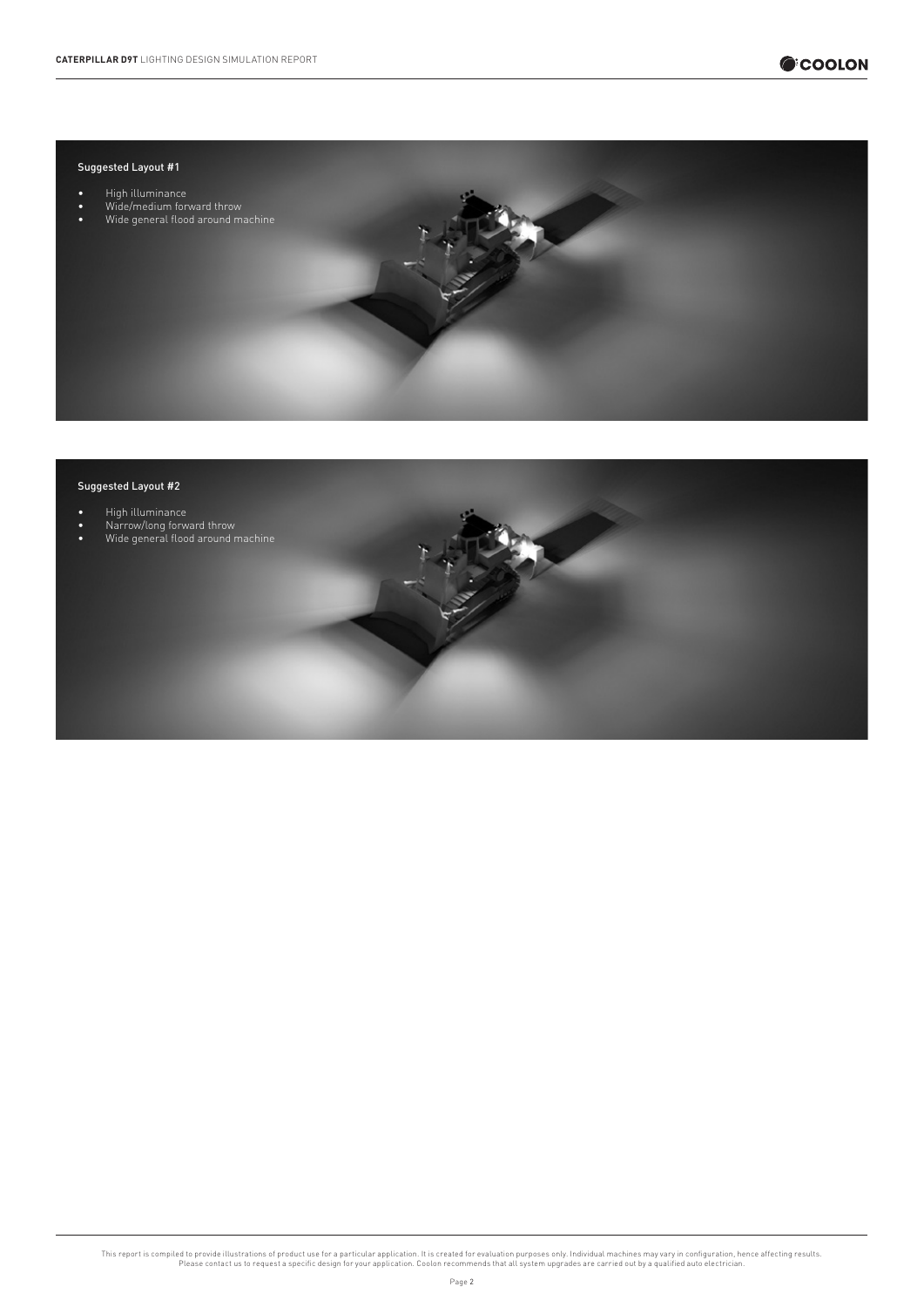# SUGGESTED LAYOUT #1

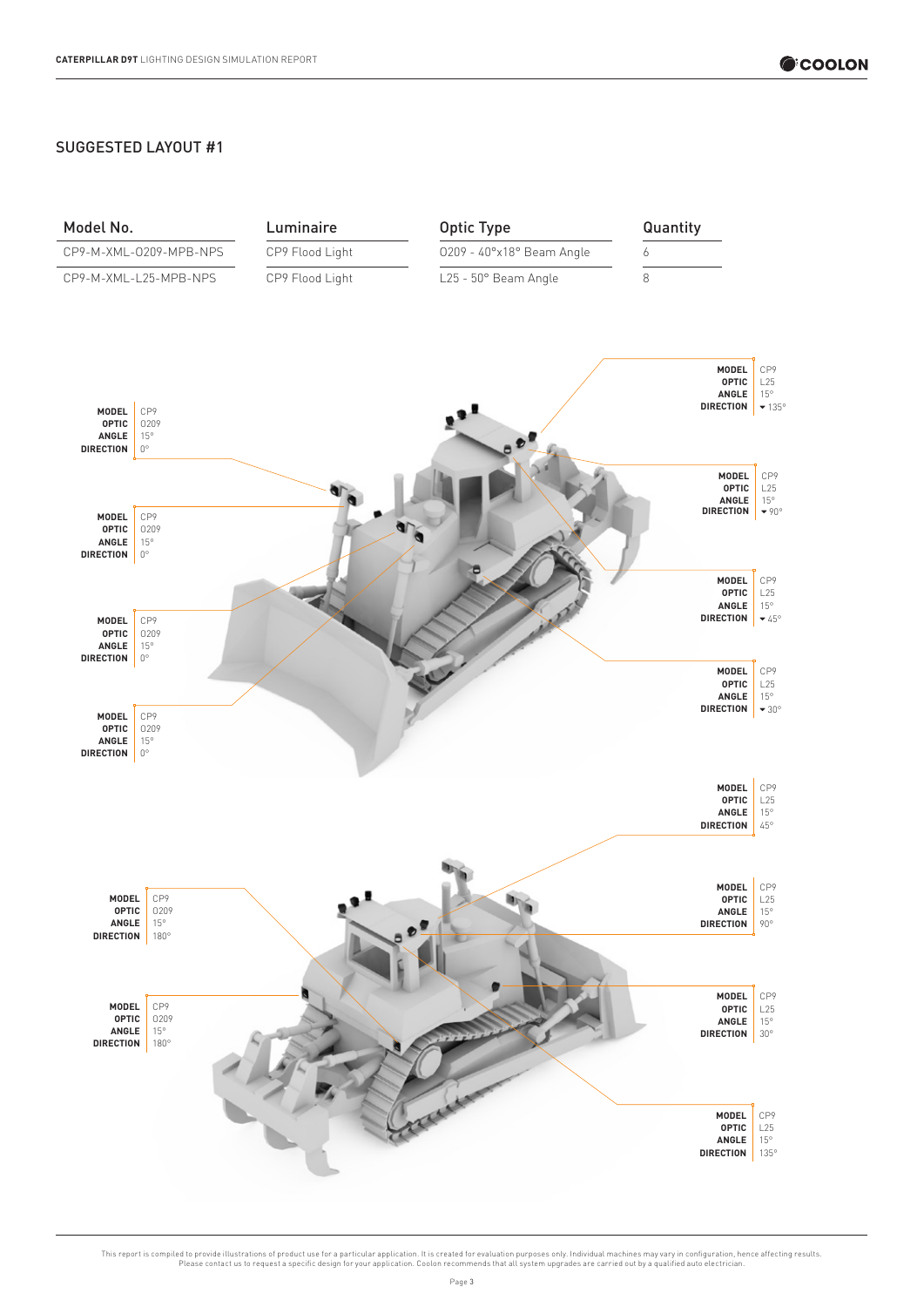

#### Suggested Layout #1



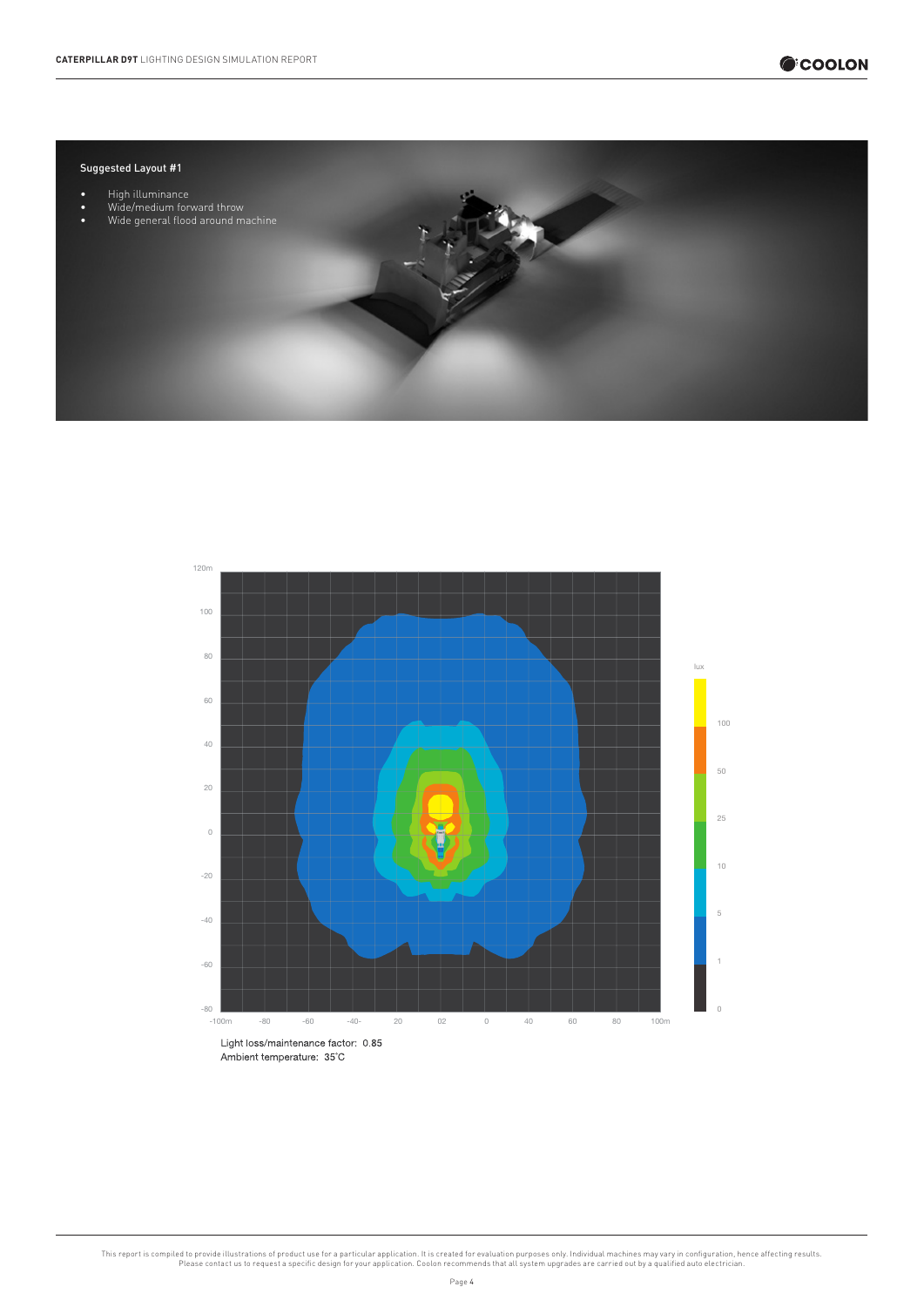# SUGGESTED LAYOUT #2